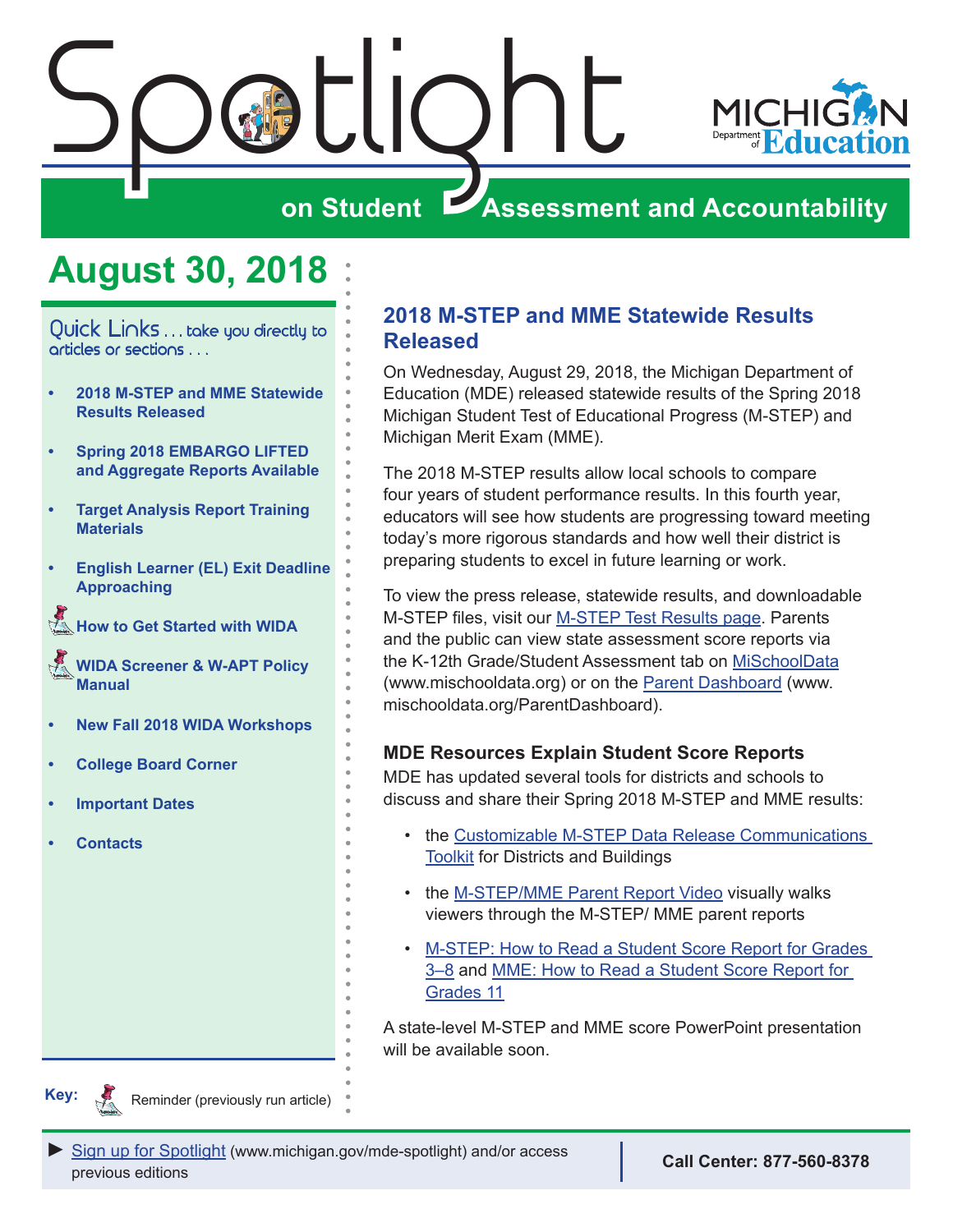#### <span id="page-1-0"></span>**Spring 2018 EMBARGO LIFTED and Aggregate Reports Available**

The embargo of M-STEP and MI-Access data has been lifted. Schools and districts may share appropriate school, district, and state aggregate-level data reports with school boards, parents, and the community.

As a reminder, reports and data files, including all student level reports, that could allow for the identification of individual students are protected information under the Family Educational Rights and Privacy Act (FERPA).

The following aggregate data files including state-level data are available for download through the [Secure Site](http://www.michigan.gov/oeaa-secure) (www.michigan.gov/oeaa-secure) by selecting the **Reports** tab and then selecting **Student Test Scores**:

- M-STEP
- MI-Access
- WIDA
- SAT
- PSAT 8/9 and PSAT 10
- Early Literacy and Mathematics Benchmark Assessments

All of the aggregate reports are now available in the Dynamic Score Reporting Site, which can be accessed in the [Secure Site](http://www.michigan.gov/oeaa-secure) (www.michigan.gov/oeaa-secure) by selecting the **Reports** tab, and then selecting **Dynamic Score Reports** from the drop-down menu.

The following tables list the reports available for each assessment and the levels in which they are provided:

#### **M-STEP Aggregate Reports**

| <b>Report</b>                                                                                              | <b>Rostered</b><br><b>List</b> |   | School   District | <b>ISD</b> | State |
|------------------------------------------------------------------------------------------------------------|--------------------------------|---|-------------------|------------|-------|
| <b>Comprehensive Report</b>                                                                                |                                |   | X                 | Χ          |       |
| Demographic Report                                                                                         |                                | Χ | X                 | X          |       |
| Expectation Analysis Report – social studies only                                                          |                                | X | X                 |            |       |
| Target Analysis Report – English language arts<br>and mathematics                                          |                                | Χ | X                 | X          |       |
| <b>Student Roster Report with Proficiency Summary</b><br>(includes both aggregated and student-level data) | Χ                              | Χ | X                 | Χ          |       |

#### *(Continued on next page)*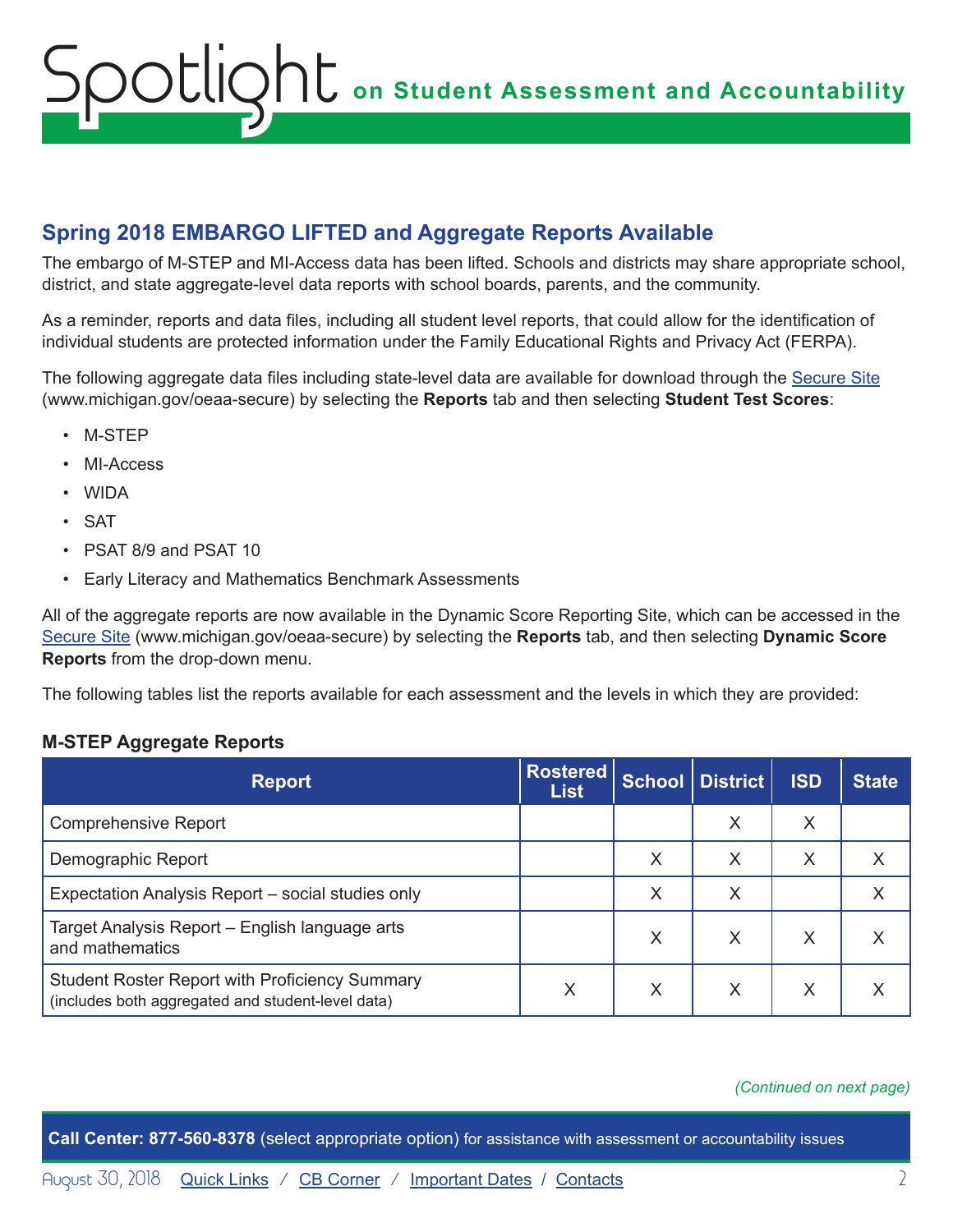#### **MI-Access Aggregate Reports**

| <b>Report</b>                                                                                                                                          |   | School District | <b>ISD</b> | <b>State</b> |
|--------------------------------------------------------------------------------------------------------------------------------------------------------|---|-----------------|------------|--------------|
| <b>Comprehensive Report</b>                                                                                                                            |   | X               | X          |              |
| Demographic Report                                                                                                                                     | X | Χ               | X          |              |
| Expectation Analysis Report – FI only                                                                                                                  |   | Х               |            |              |
| Scoring Analysis Report - P/SI only                                                                                                                    | X | Χ               | X          |              |
| <b>Student Roster Report with Proficiency Summary</b><br>(includes aggregate, student-level data, and student writing response PDFs<br>when available) | X |                 |            |              |

#### **Early Literacy and Mathematics Aggregate Reports**

| <b>Report</b>                | School   District | <b>ISD</b> | <b>State</b> |
|------------------------------|-------------------|------------|--------------|
| Demographic Report           |                   |            |              |
| Fall to Spring Change Report |                   |            |              |

#### **Resources Available for Educators**

The Office of Educational Assessment and Accountability (OEAA) has made several resources available to help educators interpret the reports. These are available on [each assessment's web page](http://www.michigan.gov/oeaa) (www. michigan.gov/oeaa).

- [2018 M-STEP Reports PowerPoint Presentation](https://www.michigan.gov/documents/mde/2018_M-STEP_Reports_Webinar_630937_7.pdf) and [Webcast](https://www.youtube.com/watch?v=QSPbsfPc_vE&feature=youtu.be)
- The interpretive guide to reports for each assessment includes detailed information about the data reported, appropriate uses of the data, and each report available:
	- [Interpretive Guide to M-STEP Reports](https://www.michigan.gov/documents/mde/M-STEP_GTR_629556_7.pdf)
	- [Interpretive Guide to MI-Access Reports](https://www.michigan.gov/documents/mde/Interpretive_Guide_to_MI-Access_Reports_631144_7.pdf)
- Interpretive Guide to Early Literacy and [Mathematics Reports](https://www.michigan.gov/documents/mde/Early_Literacy_and_Mathematics_GTR_629498_7.pdf)
- Interpretive Guide to MME Reports available by end of day, August 31, 2018
- [Target Analysis Report Training Materials](https://www.michigan.gov/mde/0,4615,7-140-22709_70117-396811--,00.html) provides a resource for educators to provide training in the appropriate use of the M-STEP Target Analysis Report
- [M-STEP Performance Level Scale Score](https://www.michigan.gov/documents/mde/M-STEP_Performance_Level_Scale_Score_Ranges_629179_7.pdf)  [Ranges, 2018](https://www.michigan.gov/documents/mde/M-STEP_Performance_Level_Scale_Score_Ranges_629179_7.pdf)
- [MI-Access Performance Level Scale Score](https://www.michigan.gov/documents/mde/MI-Access_Performance_Levels_and_Score_Ranges_629180_7.pdf)  [Ranges, 2018](https://www.michigan.gov/documents/mde/MI-Access_Performance_Levels_and_Score_Ranges_629180_7.pdf)
- [Reports Video Training Modules](https://www.michigan.gov/mde/0,4615,7-140-22709_70117-386132--,00.html)  brief training videos that explain the contents of each report in detail

**Call Center: 877-560-8378** (select appropriate option) for assistance with assessment or accountability issues

August 30, 2018 **[Quick Links](#page-0-0)** / [CB Corner](#page-7-1) / [Important Dates](#page-9-1) / [Contacts](#page-10-1) 3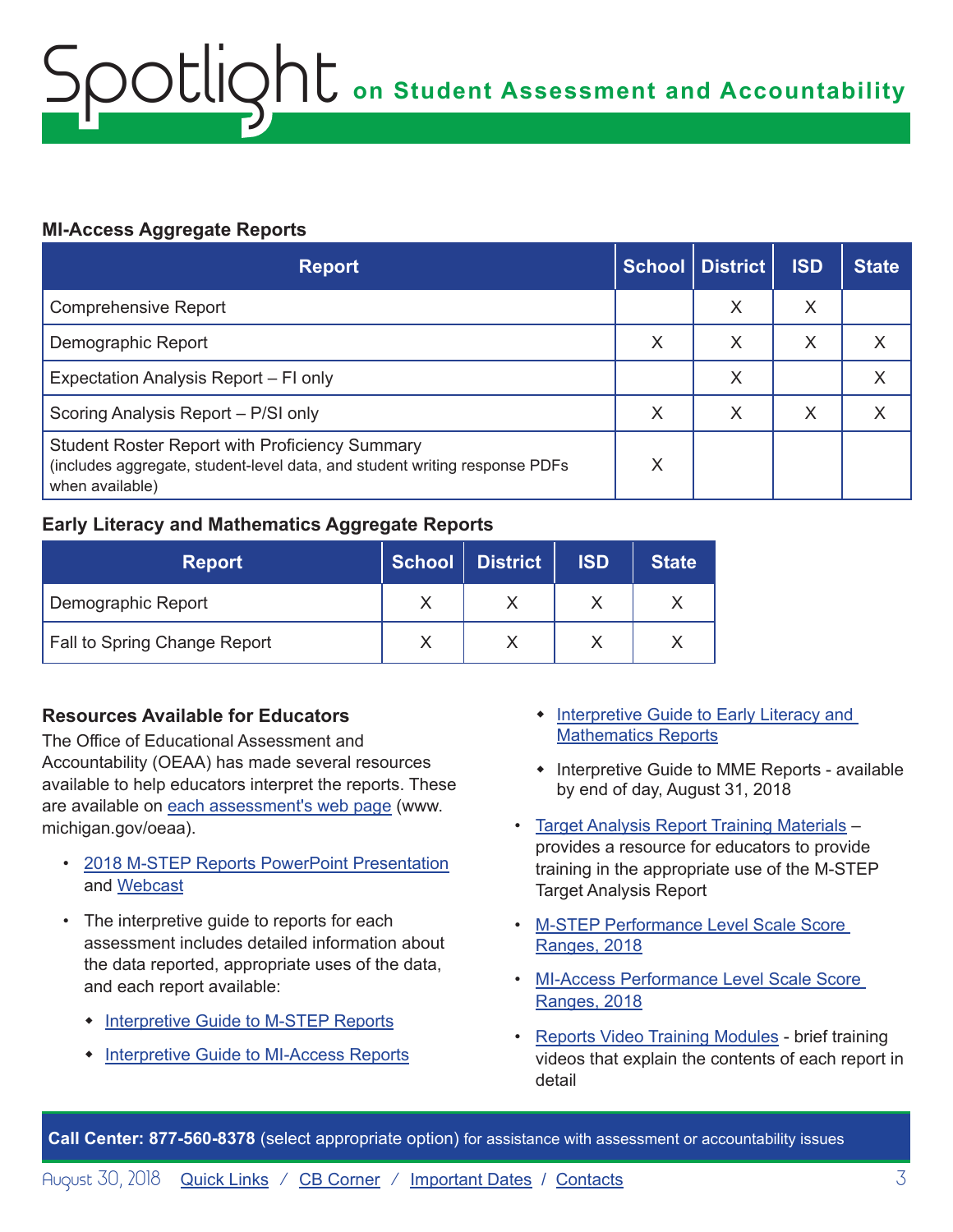<span id="page-3-0"></span>

#### **Target Analysis Report Training Materials**

Training materials for the Target Analysis Report are available on the [M-STEP web page](www.michigan.gov/mstep) (www.michigan. gov/mstep). These materials provide resources to be used when providing training to the users of the Target Analysis Report and include:

- [Target Analysis Report Resource Document](https://www.michigan.gov/documents/mde/Target_Analysis_Report-Resource_Document_jl_539921_7.pdf): a document that provides guidance on the data and components of the Target Analysis Report and suggested ways this data could be used to examine program effectiveness at the target level
- **[Target Analysis PowerPoint](https://www.michigan.gov/documents/mde/Target_Analysis_Training_jl_539922_7.pdf): a presentation** that could be used to provide training to users of the Target Analysis Report; it includes the components of the report, the data, and considerations for use of the data
- [Target Analysis Handout:](https://www.michigan.gov/documents/mde/Target_Analysis_Report_Handout_jl_539924_7.pdf) a document that could be used with the PowerPoint presentation, to be given to training participants as a guided note-taking document

Plan to use these materials in a way that supports your training needs to ensure the Target Analysis Report is used to help educators examine program effectiveness at the target level.

#### **English Learner (EL) Exit Deadline Approaching**

English Learner (EL) students meeting EL exit criteria and not reported as EL exited in the Michigan Student Data System (MSDS) End-of-Year (EOY) collection must be reported in MSDS by **September 12, 2018**, using the July – Mid-September Student Record Maintenance (SRM) collection with the following specifications:

- [Certification Date] on or before September 12, 2018
- [As Of Date] must be between July 1 and August 31, 2018
- [EL Exit Date] on or before June 30, 2018

Waiting to report EL exits until the MSDS Fall General collection will be too late. Students whose EL exits are not reported until the MSDS Fall General collection will not be EL-exited for the upcoming year's accountability and will be expected to take WIDA ACCESS again next spring.

#### **English Learner (EL) Exit Reporting Guidelines Document**

To help districts in better understand the EL Exit determination and reporting process, a **NEW** document, [EL Exit Reporting Guidelines](https://www.michigan.gov/documents/mde/English_Learner_EL_Exit_Reporting_Guidelines_624626_7.pdf) has been developed by the Michigan Department of Education (MDE) and the Center for Educational Performance and Information (CEPI); It is posted on the [MDE Title](http://www.mi.gov/mde-titleiii)  [III web page](http://www.mi.gov/mde-titleiii) (www. mi.gov/mde-titleiii).

#### *(Continued on next page)*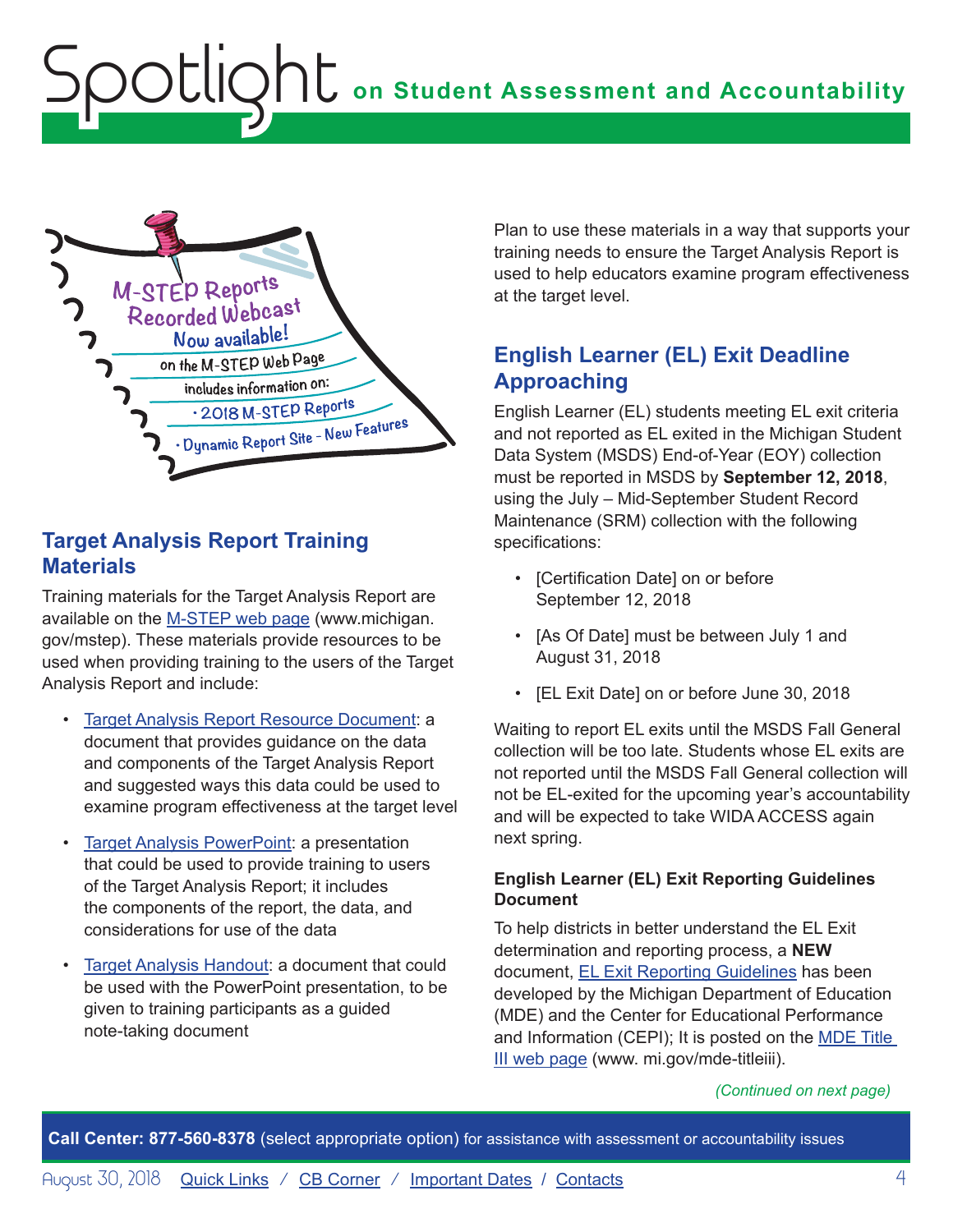<span id="page-4-0"></span>For additional questions regarding:

- **How to appropriately report EL exits in MSDS** – contact the Center for Educational Performance & Information (CEPI) at [cepi@](mailto:cepi%40michigan.gov?subject=) [michigan.gov](mailto:cepi%40michigan.gov?subject=) or 517-335-0505, option 3
- **How to use the EL Entrance and Exit Protocol to determine which students are eligible for EL Exit** – contact Kelly Alvarez at [mde-EL@](mailto:mde-EL%40michigan.gov?subject=) [michigan.gov](mailto:mde-EL%40michigan.gov?subject=) or 517-241-5392
- **The 2018 WIDA Student Data File** contact [mde-oeaa@michigan.gov](mailto:mde-oeaa%40michigan.gov?subject=) or 877-560-8378, Option 3

### **K** How to Get Started with WIDA

If you are a new assessment coordinator or a new principal and you need to learn how to get set up for administering all of the WIDA assessments this year (Kindergarten W-APT, WIDA Screener, WIDA ACCESS for ELLs, and Alternate ACCESS for ELLs), you should review the [WIDA New Assessment Coordinator Primer](https://www.michigan.gov/documents/mde/WIDA_New_Assessment_Coordinator-2016-acc_523867_7.pdf) or the [WIDA New Principal Primer](https://www.michigan.gov/documents/mde/WIDA_New_Assessment_Principal-2016-acc_523863_7.pdf).

These documents provide a step-by-step guide on getting set up in the various online systems needed to administer these tests. They additionally provide a list of useful acronyms and explanations of typical problems new assessment coordinators and principals face when attempting to administer the WIDA assessments. To find these documents and more, go to the [WIDA web page](www.michigan.gov/wida) (www.michigan.gov/wida).

### **图 WIDA Screener & W-APT Policy Manual**

Educators administering the WIDA Screener and Kindergarten W-APT are strongly encouraged to read the [WIDA Screener & W-APT Policy Manual](https://www.michigan.gov/documents/mde/2017_Michigan_WIDA_Screener__W-APT_Policy_Manual_560932_7.pdf) located on the [WIDA web page](www.michigan.gov/wida) (www.michigan.gov/wida). This manual provides detailed information on which grade-level tests students should take at different points of the year, training requirements, and Michigan's score entry requirements.

#### **New Fall 2018 WIDA Workshops**

The Office of Educational Assessment and Accountability (OEAA), the Office of Educational Supports (OES), and WIDA are offering two new free workshops this fall that may be of interest to Title III directors, English Learner (EL) educators, WIDA test coordinators, and content area teachers. The workshops are designed to offer in-depth training for administering the WIDA assessments. Space is limited, so early registration is recommended.

#### **1) WIDA ACCESS for ELLs Online Test Administrator Training**

During this half-day training, test administrators explore how the WIDA Standards and Assessment System is connected to the ACCESS for ELLs Online. Participants will learn to administer the online test to students. All participants must have computers or tablets and an internet connection to access sample items and the WIDA Assessment Management System (AMS).

*(Continued on next page)*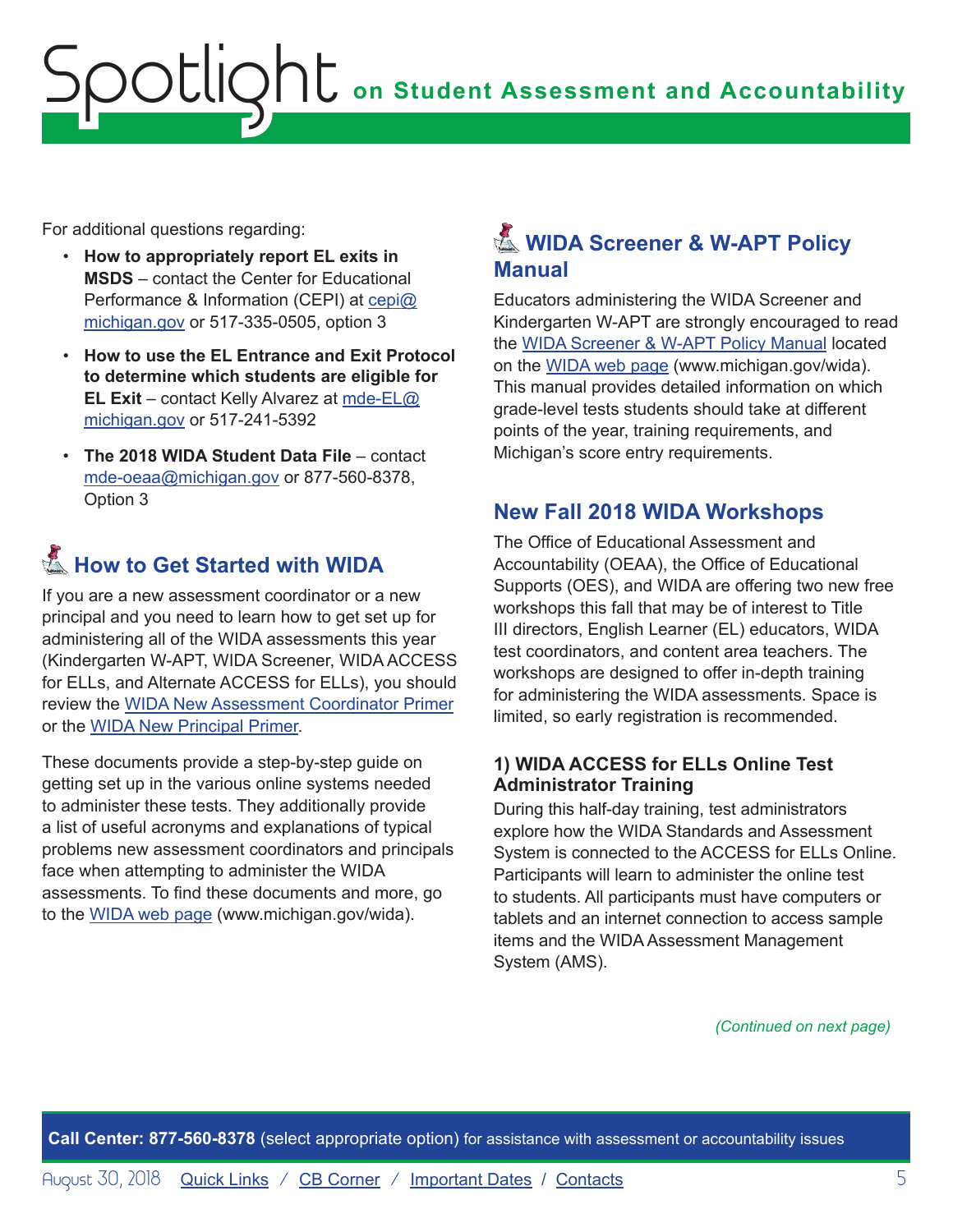<span id="page-5-0"></span>Dates and locations offered for this Workshop:

**Date and Location #1:** Library of Michigan, Lake Michigan Room, 702 W. Kalamazoo Street, Lansing, MI 48915

- **Tuesday, November 13, 2018 9:00 AM to 12:00 PM** (8:30 – 9:00 coffee service and registration) Morning Session – [REGISTER NOW](https://www.eventbrite.com/e/wida-access-for-ells-20-online-test-administrator-training-morning-session-tickets-49553241078)
- **Tuesday, November 13, 2018 1:00 to 4:00 PM** Afternoon Session – [REGISTER NOW](https://www.eventbrite.com/e/wida-access-for-ells-20-online-test-administrator-training-afternoon-session-tickets-49553858926)

**Date and Location #2:** Van Buren ISD, 490 S. Paw Paw Street, Lawrence, MI, 49064

- **Wednesday, November 14, 2018 from 9:00 AM to 12:00 PM** (8:30 – 9:00 coffee service and registration) Morning Session – [REGISTER NOW](https://www.eventbrite.com/e/wida-access-for-ells-20-online-test-administrator-training-morning-session-tickets-49556628209)
- **Wednesday, November 14, 2018 from 1:00 PM to 4:00 PM** Afternoon Session – [REGISTER NOW](https://www.eventbrite.com/e/wida-access-for-ells-20-online-test-administrator-training-afternoon-session-tickets-49554099646)

#### **2) WIDA MODEL Paper Test Administrator Training**

The WIDA MODEL is a series of English language proficiency assessments for kindergarten through grade 12. The Kindergarten MODEL is only available in a paper kit format. Educators can use MODEL as an identification/placement assessment in conjunction with the required WIDA screener for newly enrolled ELLs or as an interim progress-monitoring assessment. Participants will learn how to administer, monitor, and score as applicable each language domain of the assessment. A light continental breakfast and lunch will be provided.

[REGISTER NOW](https://www.eventbrite.com/e/wida-model-paper-test-administrator-training-tickets-49553950199)

Date of Workshop: **Thursday, November 15, 2018 9:00 AM to 4:00 PM** (8:00 AM to 9:00 PM registration and breakfast)

**Location:** Van Buren ISD, 490 S. Paw Paw Street, Lawrence, Michigan 49064

#### **Reminder for October workshops registration:**

#### **WIDA Leading Schools for Multilingual Learner Achievement**

Educational leaders are key to improving academic language development and academic achievement for multilingual learners. The purpose of this workshop is for school leaders to reflect on their school's policies and systems in order to craft a personal leadership action plan that promotes equitable educational opportunities for multilingual learners. Specific topics addressed will include policy; instructional leadership; and collaborative relationships between students, teachers, families, and data teams that are necessary for language learners to thrive. Participants will engage in interactive tasks related to equitable instruction for multilingual learners, discussions and reflections, video analysis, and action planning. It is recommended that teams of 2-3 district and building-level administrators from the same school or district attend this workshop together.

Lunch will be provided.

#### **Workshop #1**

**Monday, October 8 AND Tuesday, October 9, 2018** (2-day workshop) 8:30 AM to 3:30 PM

**Location:** Van Buren ISD, 490 S. Paw Paw Street, Lawrence, MI 49064

#### [REGISTER NOW](https://www.eventbrite.com/e/leading-schools-for-multilingual-learner-achievement-registration-46676636075)

#### *(Continued on next page)*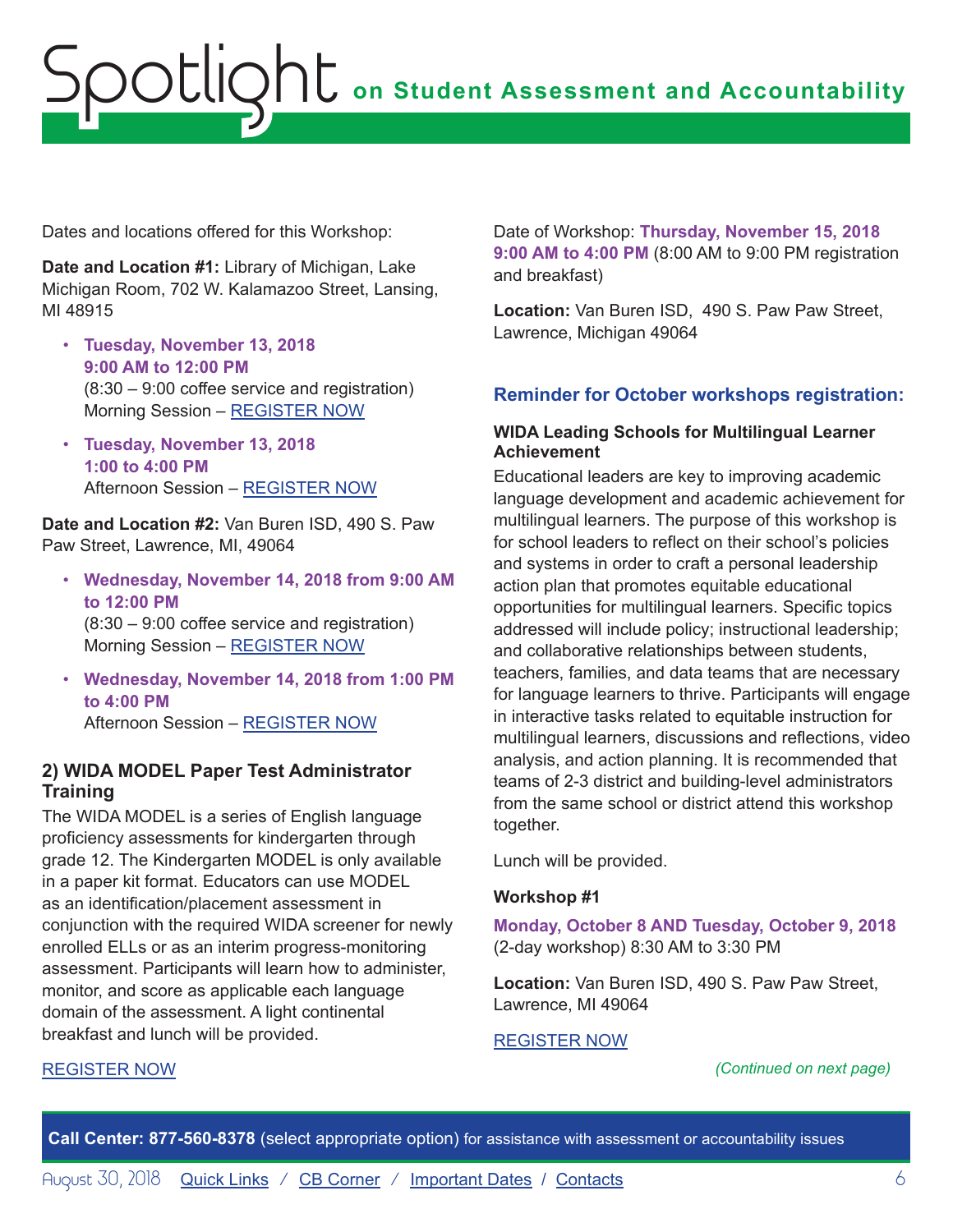#### **Workshop #2**

**Thursday, October 11 AND Friday, October 12, 2018** (2-day workshop) 8:30 AM to 3:30 PM

**Location:** Troy School District Services Building, 4420 Livernois Road, Troy, MI 48098

#### [REGISTER NOW](https://www.eventbrite.com/e/leading-schools-for-multilingual-learner-achievement-tickets-46676638081)

If you have questions about these workshops, or need help with registration, please contact [MDE-EL@](mailto:MDE-EL%40michigan.gov?subject=) [michigan.gov,](mailto:MDE-EL%40michigan.gov?subject=) or call 877-560-8378, Option 8.



### **Secure Information**

Whenever you email a question or concern about a student, you should only include the  $\overline{\phantom{a}}$ student's UIC number. Since email is not a secure form of serve is unce email is not a never use a study form of communication, you should never use a student's name.

**Call Center: 877-560-8378** (select appropriate option) for assistance with assessment or accountability issues

August 30, 2018 **[Quick Links](#page-0-0)** / [CB Corner](#page-7-1) / [Important Dates](#page-9-1) / [Contacts](#page-10-1) 7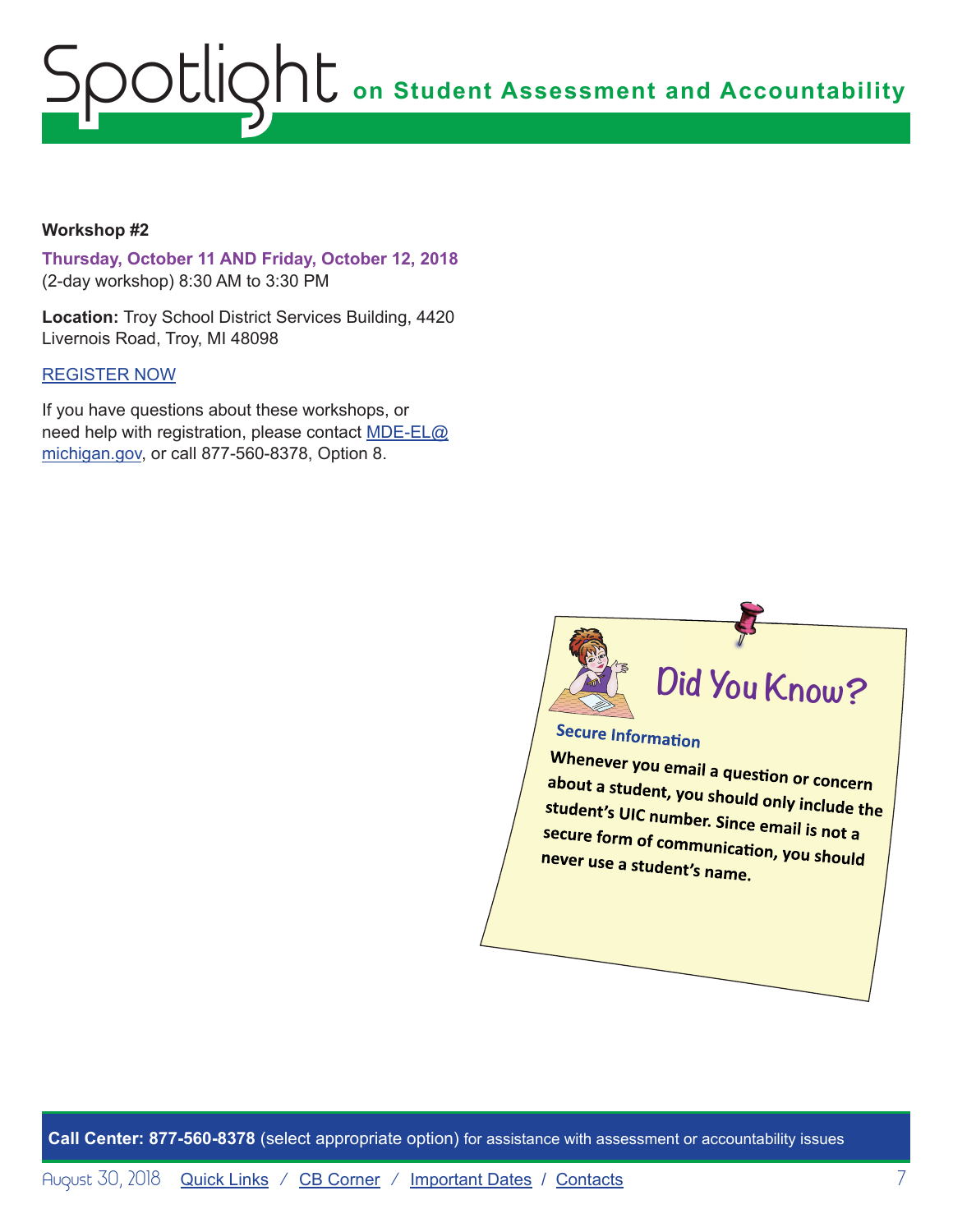### <span id="page-7-1"></span>College Board Corner

<span id="page-7-0"></span>Spotlight

 *Information on SAT*™*, PSAT 8/9*™*, and PSAT10*™ *provided by the College Board*

#### **Questions about Spring PSAT 8/9, PSAT 10, or SAT?**

- call the Michigan Educator Hotline: 866-870-3127 (select Option 1)
- email [michiganadministratorsupport@](mailto:michiganadministratorsupport%40collegeboard.org?subject=) [collegeboard.org](mailto:michiganadministratorsupport%40collegeboard.org?subject=)

### **E.** Fall and Spring Assessments

Schools do **NOT** need to order materials for the Michigan-provided SAT with Essay, PSAT 10, and PSAT 8/9 for grades 8 and 9 in Spring 2019 through the College Board's test ordering system. If you elect to participate in fall testing of PSAT/ NMSQT or PSAT 8/9, materials should be ordered directly through College Board. Fall testing of PSAT/NMSQT or PSAT 8/9 is not provided by the Michigan Department of Education.

### Get Ready for Spring 2019 -**Implementation Workshops**

Implementation workshops are free and provide information about the Michigan-provided SAT with Essay, PSAT 10, and PSAT 8/9 for grades 8 and 9 administrations in the spring of 2019. The workshop is important for building administrators and building test coordinators. Learn about the latest enhancements and changes for the spring administration, preparing for and administering the College Board exams, spring implementation timelines, and about our professional development offerings to prepare you for Spring 2019. The

workshops will be held throughout the state later this fall. Dates and locations will be available in the Spotlight in early September.

#### **Requesting Accommodations**

Schools will need to identify an SSD (Services for Students with Disabilities) coordinator who will use the SSD Online system to submit accommodation requests on the behalf of students for PSAT 8/9 for grades 8 and 9, PSAT 10, and SAT with Essay. **Schools can have multiple SSD coordinators**, but only one should be listed as the primary SSD coordinator in the Educational Entity Master (EEM), who will receive communications from the College Board. The deadline to apply for accommodations is **February 19, 2019**. More information will be available throughout the year regarding the process for submitting requests.

#### **English Learner (EL) Supports**

English learners taking the Michigan-provided SAT with Essay, PSAT 10, and PSAT 8/9 for grades 8 and 9 will have access to translated test directions, word-for-word bilingual glossaries, and 50% extended time. Students can use any or all these supports, as needed. The assessment results, when any of these supports are used for EL students, are college- and scholarship-reportable. The use of 50% extended time, although not an accommodation for EL students, will require students to be identified in SSD Online for tracking purposes. Students will be automatically approved,

*(Continued on next page)*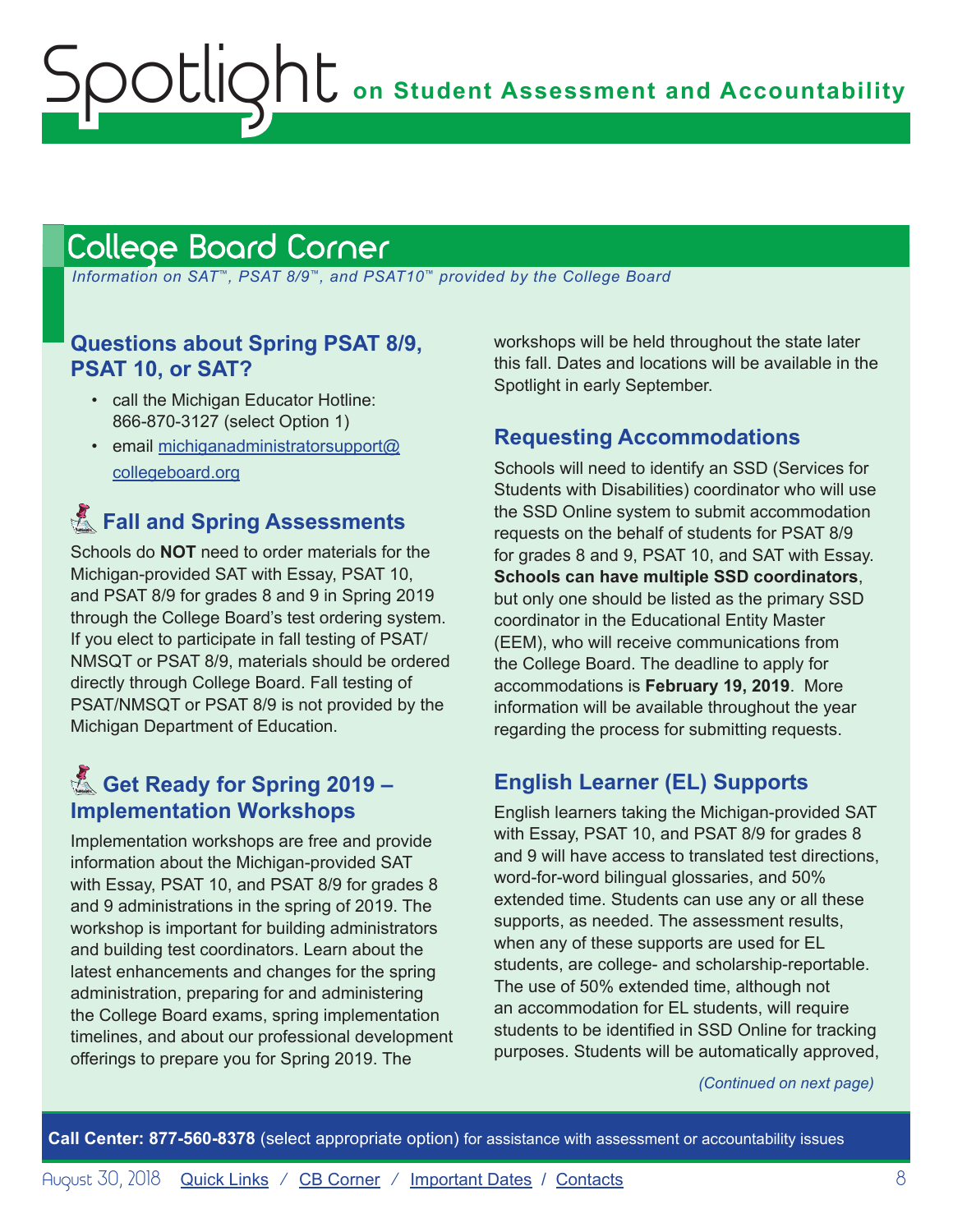and no documentation will be required. Please note that these supports are not currently available when taken on a national, weekend administration of the SAT. The MDE will be providing guidance on considerations to make when determining the EL supports that may be appropriate for EL students to use for College Board assessments.

| <b>EL Support</b>                   | <b>Request Required?</b>                        |
|-------------------------------------|-------------------------------------------------|
| Translated test directions          | No.                                             |
| Word-for-word<br>bilingual glossary | No                                              |
| 50% extended time                   | <b>Identification Required</b><br>in SSD Online |

Translated test directions will be provided in Albanian, Arabic, Bengali, Chinese (Mandarin), Gujarati, Haitian Creole, Hindi, Polish, Portuguese, Russian, Spanish, Urdu, and Vietnamese. The College Board also supports "on the fly" translations by district-approved translators. Translators must adhere to the testing staff requirements of the College Board and the Michigan Department of Education. The list of approved glossaries is being expanded to over 100 titles and will be available in October. More information on how to access EL supports will be provided throughout the year, as they become available.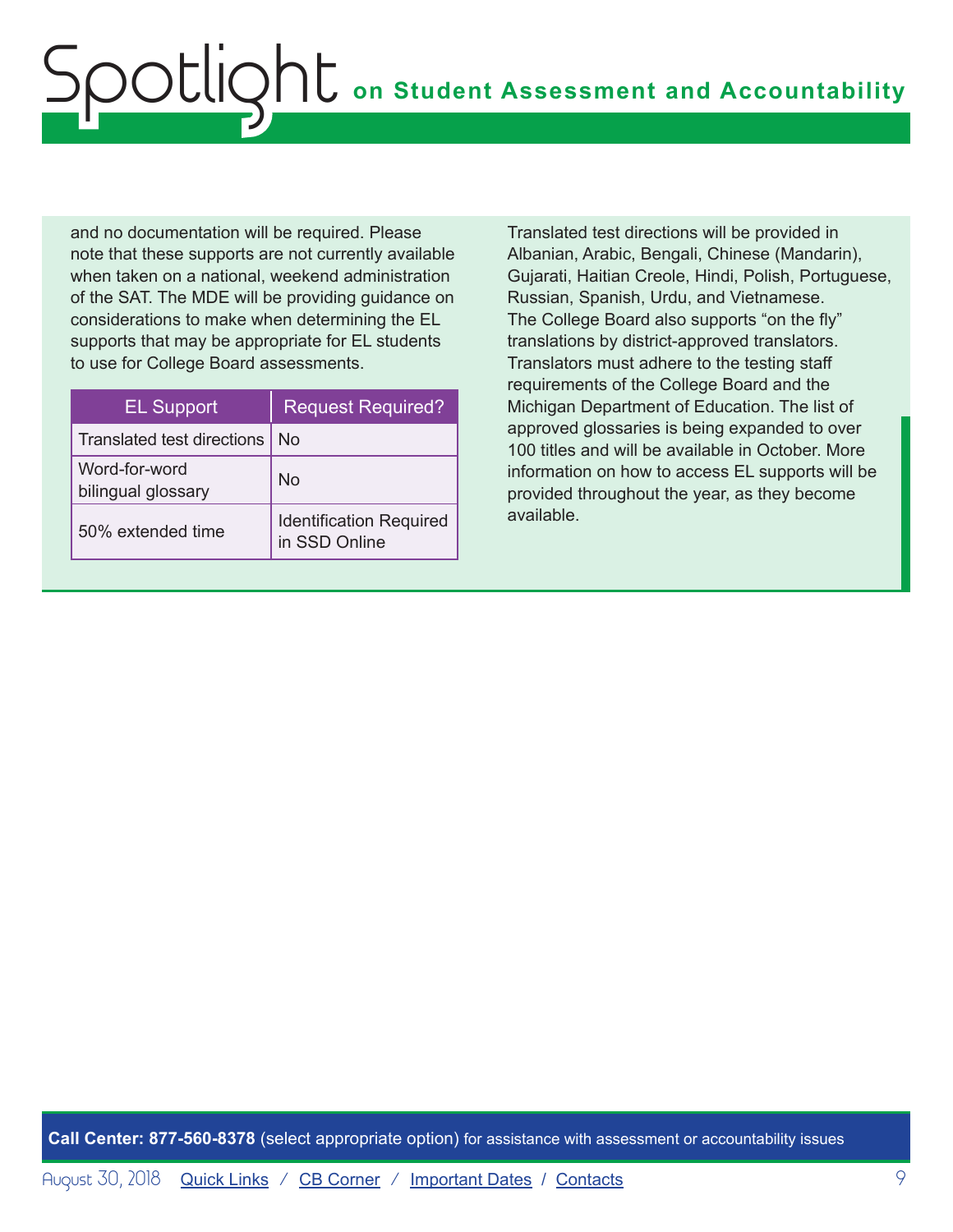<span id="page-9-0"></span>

### <span id="page-9-1"></span>**Important Dates**

#### **August 2018**

#### **Early Literacy and Mathematics**

#### **Now – October 4, 2018:**

• Pre-Identification of Students for the Fall 2018 **Early Literacy and Mathematics Benchmark Assessments**

#### **Now – October 5, 2018:**

• Create/manage online test sessions in eDIRECT for the Fall 2018 **Early Literacy and Mathematics Benchmark Assessments**

#### **September 2018**

#### **Early Literacy and Mathematics**

#### **September 10 – October 5, 2018:**

• Fall 2018 **Early Literacy and Mathematics Benchmarks Assessments** testing window

#### **September 12, 2018 at 11:59 PM:**

• **Student Record Maintenance (SRM) English Learner (EL) Exits** must be reported and certified in MSDS using an [As of Date] between July 1, 2018 and August 31 2018 **AND** an [EL/LEP Exit Date] on or before June 30, 2018.

#### **October 2018**

**Monday, October 8 AND Tuesday, October 9, 2018 (2-day workshop) 8:30 AM to 3:30 PM:**

• **WIDA Leading Schools for Multilingual Learner Achievement –** Workshop #1 [REGISTER NOW](https://www.eventbrite.com/e/leading-schools-for-multilingual-learner-achievement-registration-46676636075)

#### **Thursday, October 11 AND Friday, October 12, 2018 (2-day workshop) 8:30 AM to 3:30 PM:**

• **WIDA Leading Schools for Multilingual Learner Achievement –** Workshop #2 [REGISTER NOW](https://www.eventbrite.com/e/leading-schools-for-multilingual-learner-achievement-tickets-46676638081)